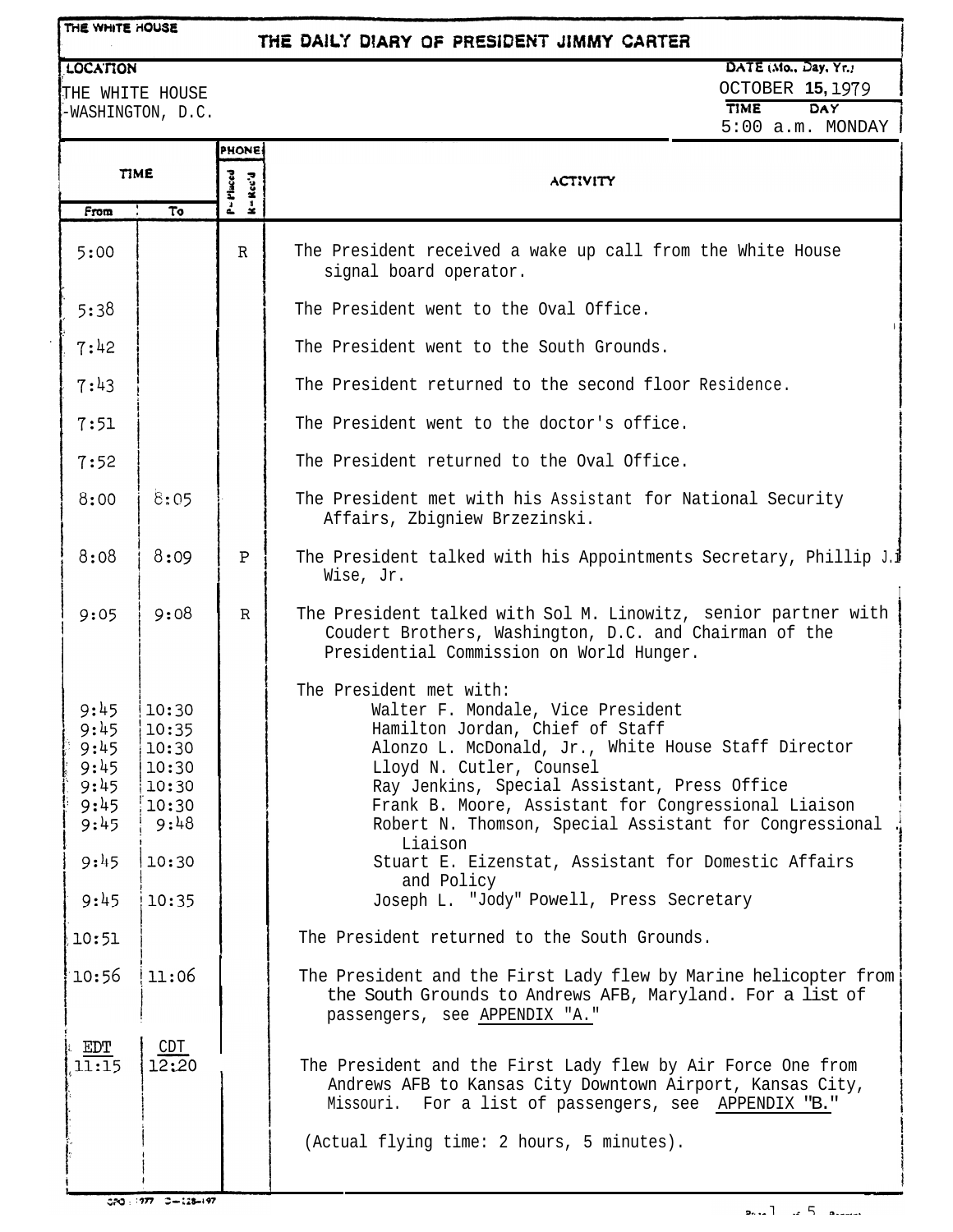| THE WHITE HOUSE |
|-----------------|
|-----------------|

# THE DAILY DIARY OF PRESIDENT JIMMY CARTER

# **' qpn0N** I \*.

**-**

KANSAS CITY DOWNTOWN AIRPORT -KANSAS CITY, MISSOURI

|       |                   | <b>PHONE</b>                 | 16.10 p.m. 11011111                                                                                                                                                                                                                                                                                                           |  |
|-------|-------------------|------------------------------|-------------------------------------------------------------------------------------------------------------------------------------------------------------------------------------------------------------------------------------------------------------------------------------------------------------------------------|--|
| TIME  |                   | $P = M$ iaced<br>$k = Kec'd$ | <b>ACTIVITY</b>                                                                                                                                                                                                                                                                                                               |  |
| From  | To                |                              |                                                                                                                                                                                                                                                                                                                               |  |
| 12:20 |                   |                              | Air Force One arrived at Kansas City Downtown Airport.                                                                                                                                                                                                                                                                        |  |
| 12:25 |                   |                              | The President and the First Lady were greeted by a welcoming<br>delegation. For a list of attendees, see APPENDIX "C."<br>Members of the press                                                                                                                                                                                |  |
|       |                   |                              | The President and the First Lady went to their motorcade.                                                                                                                                                                                                                                                                     |  |
| 12:29 | 12:36             |                              | The President and the First Lady motored from the Kansas City<br>Downtown Airport to the Radisson Muehlebach Hotel.                                                                                                                                                                                                           |  |
| 12:37 |                   |                              | The President and the First Lady were greeted by General Manager<br>of the Radisson Muehlebach Hotel William Speidel.                                                                                                                                                                                                         |  |
|       |                   |                              | The President and the First Lady went to their suite.                                                                                                                                                                                                                                                                         |  |
|       |                   |                              | The President and the First Lady went to the Imperial Ballroom.                                                                                                                                                                                                                                                               |  |
|       |                   |                              | The President and the First Lady were greeted by President of<br>the National Conference of Catholic Charities Rev. Donald F.<br>Dunn.                                                                                                                                                                                        |  |
|       |                   |                              | The President and the First Lady attended the National Confer-<br>ence of Catholic Charities.<br>Members of the press                                                                                                                                                                                                         |  |
|       |                   |                              | The President and the First Lady went to their seats on the<br>platform. For a list of platform guests, see APPENDIX "D."                                                                                                                                                                                                     |  |
|       |                   |                              | The President was introduced by the Rev. Mr. Dunn.                                                                                                                                                                                                                                                                            |  |
|       | 1:36              |                              | The President addressed approximately 1,000 quests attending<br>The President's remarks were broadcast<br>the conference.<br>live over local radio and television.                                                                                                                                                            |  |
|       |                   |                              | The President and the First Lady returned to their motorcade.                                                                                                                                                                                                                                                                 |  |
| 1:46  | 1:47              |                              | The President and the First Lady motored from the Radisson<br>Muehlebach Hotel to the Jackson County Courthouse. They<br>were accompanied by Charles E. Curry, Chairman of the<br>Board, Curry Investment Corporation, Kansas City, Missouri,<br>and Co-Chairman of the Missouri State Carter Mondale Campaignt<br>Committee. |  |
|       |                   |                              | The President and the First Lady were greeted by:<br>Dale Baumgardner, County Executive, Jackson County,<br>Missouri                                                                                                                                                                                                          |  |
|       |                   |                              | Mrs. Dale (Rose) Baumgardner                                                                                                                                                                                                                                                                                                  |  |
|       | 020:177 0-128-197 |                              | 2.5                                                                                                                                                                                                                                                                                                                           |  |
|       |                   |                              |                                                                                                                                                                                                                                                                                                                               |  |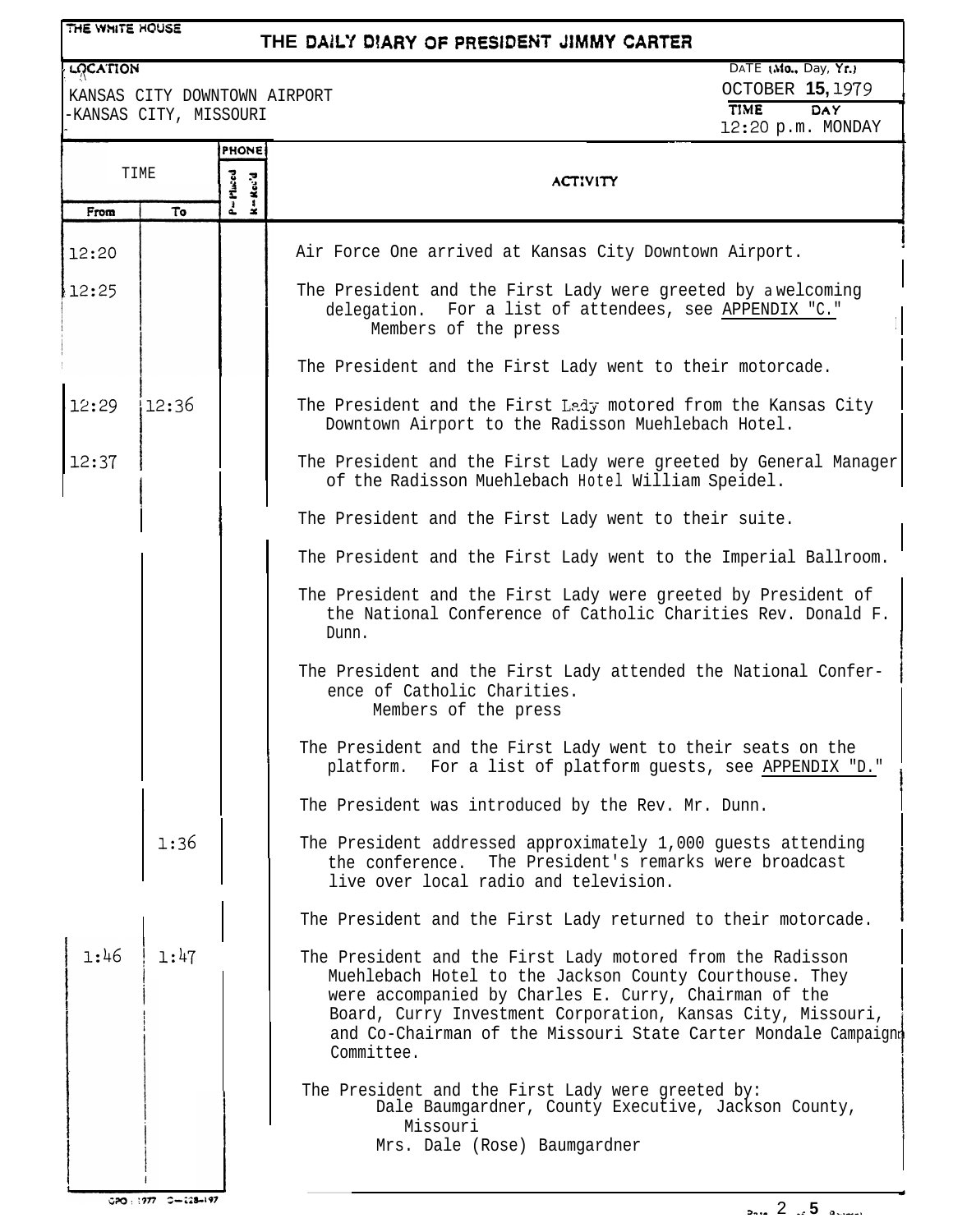### THE WHITE HOUSE

# THE DAILY DIARY OF PRESIDENT JIMMY CARTE!?

#### **LOCATION**

JACKSON COUNTY COURTHOUSE KANSAS CITY, MISSOURI

OCTOBER 15, 1979 TIME DAY 1:50p.m. MONDAY

|      |      | <b>HONE:</b>        |                                                                                                                                                                                                                       |
|------|------|---------------------|-----------------------------------------------------------------------------------------------------------------------------------------------------------------------------------------------------------------------|
| TIME |      | P=Pieced<br>K=Kcc'd | <b>ACTIVITY</b>                                                                                                                                                                                                       |
| From | To   |                     |                                                                                                                                                                                                                       |
| 1:50 |      |                     | The President and the First Lady went to the lobby area inside<br>the Jackson County Courthouse.                                                                                                                      |
|      |      |                     | The President was introduced by Mr. Baumgardner.                                                                                                                                                                      |
| 1:52 | 1:55 |                     | The President addressed a group of local business leaders.<br>Members of the press                                                                                                                                    |
|      |      |                     | The President, the First Lady, and Mr. Baumgardner participated<br>in a receiving line.                                                                                                                               |
|      |      |                     | The President and the First Lady returned to their motorcade.                                                                                                                                                         |
| 2:15 | 2:21 |                     | The President and the First Lady motored from the Jackson<br>County Courthouse to Arthur Bryants Bar-B-Que.                                                                                                           |
|      |      |                     | The President and the First Lady were greeted by owner of<br>Arthur Bryants' Bar-B-Que Arthur Bryant.                                                                                                                 |
|      |      |                     | The President and the First Lady had lunch.                                                                                                                                                                           |
| 2:35 |      |                     | The President and the First Lady returned to their motorcade.                                                                                                                                                         |
| 2:35 | 2:47 |                     | The President and the First Lady motored from Arthur Bryants'<br>Bar-B-Que to the Kansas City Downtown Airport.                                                                                                       |
| 2:54 | 3:53 |                     | The President and the First Lady flew by Air Force One from<br>the Kansas City Downtown Airport to O'Hare International<br>Airport, Chicago, Illinois. For a list of passengers, see<br>APPENDIX "E."                 |
| 3:44 | 3:45 | P                   | The President talked with John P. Touhy, Chairman of the<br>Illinois State Democratic Party.                                                                                                                          |
| 3:46 |      | R                   | The President was telephoned by former Secretary of the<br>Treasury W. Michael Blumenthal. The call was not completed.                                                                                                |
| 3:53 |      |                     | Air Force One arrived at O'Hare International Airport.                                                                                                                                                                |
| 4:00 |      |                     | The President and the First Lady were greeted by:<br>Representative Dan Rostenkowski (D-Illinois)<br>Jane Byrne, Mayor (D-Chicago, Illinois)<br>George W. Dunne, Chairman of the Cook County (IL)<br>Democratic Party |
| 4:19 | 4:32 |                     | The President and the First Lady flew by Marine helicopter<br>from O'Hare International Airport to Meigs Field. For a<br>list of passengers, see APPENDIX "A."                                                        |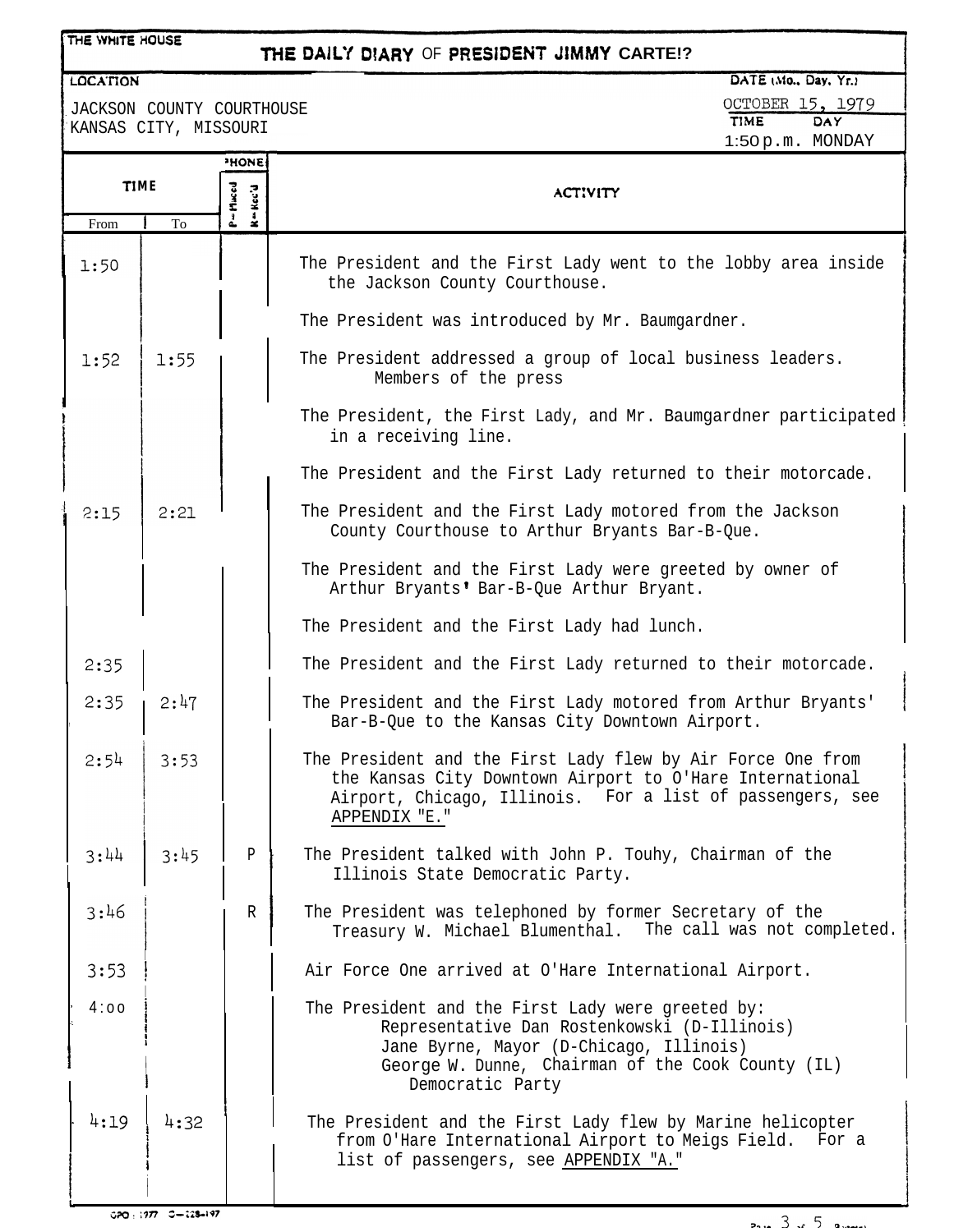# *THE DAlCf* **DtARY OF PRESIDENT JIMMY CARTER**

# **ILOCATION**

%EIGS FIELD -CHICAGO, ILLINOIS DATE (Mo., Day, Yr.) OCTOBER 15, 1979  $4:33$  p.m. MONDAY

|                     |                         | <b>I'HONE</b>                                                                       |                                                                                                                                                                                                                                                    |
|---------------------|-------------------------|-------------------------------------------------------------------------------------|----------------------------------------------------------------------------------------------------------------------------------------------------------------------------------------------------------------------------------------------------|
| <b>TIME</b>         |                         | $P = P$ laced<br>$\mathbf{k} = \mathbf{R}\, \mathbf{c}\, \mathbf{c}' \, \mathbf{d}$ | <b>ACTIVITY</b>                                                                                                                                                                                                                                    |
| From                | To                      |                                                                                     |                                                                                                                                                                                                                                                    |
| 4:33                |                         |                                                                                     | The President and the First Lady were greeted by a welcoming<br>delegation. For a list of attendees, see APPENDIX "F."<br>Members of the press                                                                                                     |
| 4:43                |                         |                                                                                     | The President and the First Lady went to their motorcade.                                                                                                                                                                                          |
| 4:43                | 4:50                    |                                                                                     | The President and the First Lady motored from Meigs Field to<br>the Palmer House Hotel. They were accompanied by:<br>Representative Rostenkowski<br>Mayor Byrne<br>Mr. Dunne                                                                       |
|                     |                         |                                                                                     | The President and the First Lady were greeted by:<br>Porter T. Parris, Vice President and Managing Director<br>Palmer House Hotel<br>William E. Hall, General Manager, Palmer House Hotel<br>Harry G. Abbott, Resident Manager, Palmer House Hotel |
| 4:56                |                         |                                                                                     | The President and the First Lady went to their suite.                                                                                                                                                                                              |
| $\ddot{?}$          | $\overline{\mathbf{?}}$ |                                                                                     | The President met with a group of local labor leaders. For<br>a list of attendees, see APPENDIX "G."                                                                                                                                               |
| $\ddot{\mathbf{?}}$ | $\overline{?}$          |                                                                                     | The President met with a group of local business leaders. For<br>a list of attendees, see APPENDIX "H."                                                                                                                                            |
| 6:45                | 6:47                    | $\mathbb{R}$                                                                        | The President talked with Mr. Powell.                                                                                                                                                                                                              |
| 7:16                | 7:17                    | $\mathbb{R}$                                                                        | The President talked with his Personal Assistant and Secretary,<br>Susan S. Clough.                                                                                                                                                                |
| 7:45                |                         |                                                                                     | The President and the First Lady returned to their motorcade.                                                                                                                                                                                      |
| 7:45                | 7:52                    |                                                                                     | The President and the First Lady motored from the Palmer House<br>Hotel to the McCormick P3ac.e Convention Center.                                                                                                                                 |
|                     |                         |                                                                                     | The President and the First Lady were greeted by:<br>Mayor Byrne<br>Mr. Dunne<br>Michael Howlett, Master of Ceremonies for the Byrne<br>Fundraiser                                                                                                 |
| 7:53                |                         |                                                                                     | The President and the First Lady, escorted by Mayor Byrne, went<br>to the holding room.                                                                                                                                                            |
|                     |                         |                                                                                     | The President and the First Lady, escorted by Mayor Byrne, went<br>to the Secondary Banquet Room.                                                                                                                                                  |